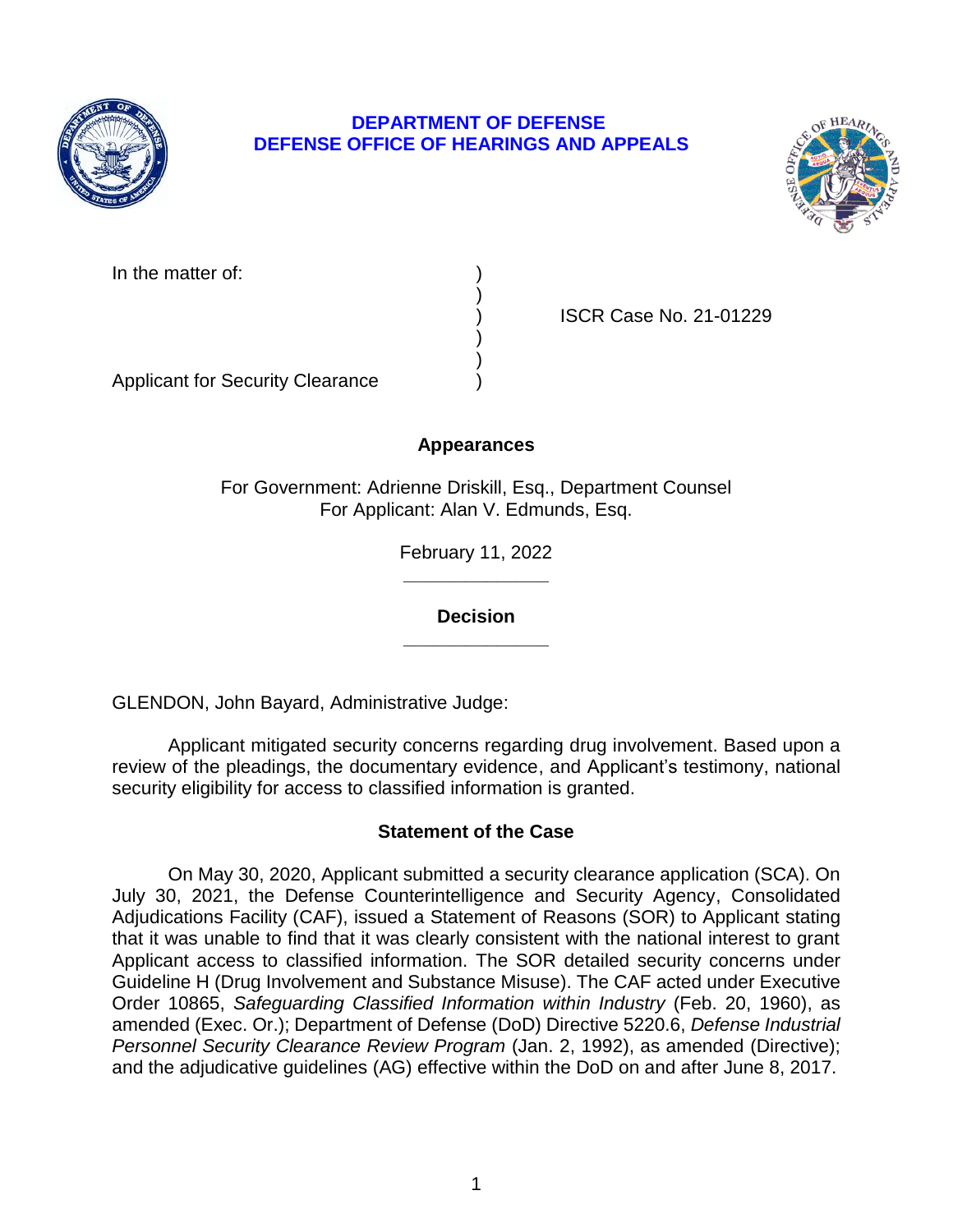five documents marked as Applicant Exhibits (AE) A through E, and requested a hearing before an administrative judge of the Defense Office of Hearings and Appeals (DOHA). The case was initially assigned to another Administrative Judge, and on September 29, 2021, the case was reassigned to me. DOHA issued a hearing notice on October 29, On August 11, 2021, Applicant responded to the SOR in writing (Answer), attached 2021, scheduling the hearing for December 2, 2021.

 I convened the hearing as scheduled. Department Counsel presented two exhibits submitted 11 exhibits marked as AE F through P. At the hearing, his attorney presented two additional documents marked as AE Q and R. All exhibits were admitted without objection. Applicant testified on his own behalf. DOHA received the hearing transcript marked as Government Exhibits (GE) 1 and 2. Before the hearing, Applicant's counsel (Tr.) on December 8, 2021. (Tr. at 11-13.)

## **Findings of Fact**

 Applicant's personal information is extracted from his SCA unless otherwise indicated by a parenthetical citation to the record. After a thorough and careful review of the pleadings, Applicant's testimony, and the documentary evidence in the record, I make the following findings of fact.

 Applicant is 27 years old. Since January 2020, he has been employed by a U.S. Government contractor as an engineer. In June 2017 he earned a bachelor's degree in aerospace engineering and has taken some post-graduate courses. After graduating from college, he worked for a different U.S. Government contractor. His prior employer sponsored him for a security clearance, which was granted in October 2017. He is unmarried, but has cohabitated with his long-time girlfriend since January 2020. He has no children. (Tr. at 14-15, 23; AE G.)

## **SOR Allegations and Answer**

 Applicant's past uses of marijuana. They were in 2010 and 2011, a one-time use of **Paragraph 1, Guideline H** - The SOR sets forth three allegations regarding cocaine in May 2019, and a one-time use of marijuana in August 2019 after having been granted a DoD security clearance.

 In his Answer, Applicant admitted experimenting with marijuana seven-to-ten times when he was in high school. He admitted the other two SOR allegations with clarifications. He wrote that he "accidentally inhaled a very small amount of cocaine" in May 2019 at a friend's graduation party where cocaine was being used. He was curious about the smell of cocaine, which he had never seen or smelled before. He understood from a documentary he had seen that cocaine smelled like kerosene. He was offered the opportunity to inhale some cocaine, but he declined. Out of curiosity, he tried to smell it and inadvertently inhaled a small amount. He felt no effect from this brief exposure to cocaine. He disclosed the exposure in his SCA. Applicant also disclosed in his SCA his accidental exposure to marijuana in August 2019. He explained in his Answer how that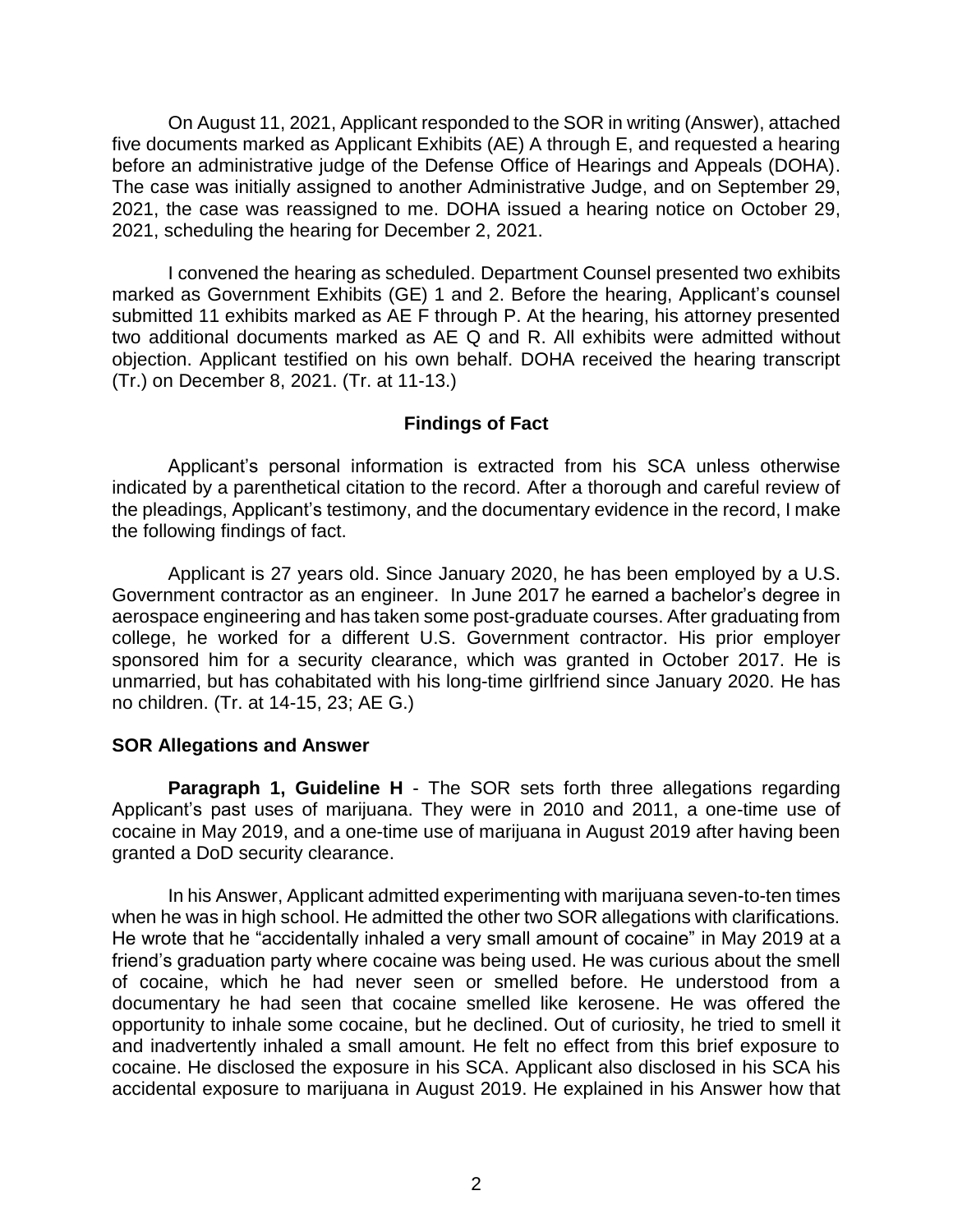occurred. He was in Las Vegas for a friend's birthday when a woman in the group attending the celebration offered him the use of her vape pen. He took a couple of puffs. He later learned that the pen contained THC. (Answer at 2; SCA at 65-68.)

 At the hearing, Applicant testified that he used marijuana a few times in his sophomore and junior years in high school. He stopped using marijuana before his senior college. He also changed the circle of friends with whom he spent time. He confirmed that year in high school. He was focused then on his academic work and his applications for he has no intention to use illegal drugs in the future. (Tr. at 15-16, 24.)

 He testified that he has never used cocaine in his life. He explained that this incident occurred when he was attending a friend's graduation party at someone's house. He entered a bedroom to pick up his phone charger, which he had left in the room earlier in the day. He found three individuals he did not know using cocaine in the room. The cocaine users offered Applicant the opportunity to inhale some of their cocaine, but he declined. He was curious, however, about the smell of cocaine because he had seen in a documentary that cocaine was made using kerosene and had a heavy smell of Applicant again denied the SOR allegation 1.b that he used cocaine in May 2019. kerosene. He testified:

I inadvertently got an extremely small amount on me while inhaling to sniff to see if it smelled of kerosene. I never ingested any of it. I quickly got it off [me] and left the room.

 (Tr. at 17.) He testified that a small amount of cocaine got on the tip of his nose and he "instantly got it off" using his shirt sleeve. He insisted that no cocaine ever entered his nose or body. (Tr. at 15-30, 39.)

 Applicant also testified about the marijuana incident. He said that he mistakenly assumed that the vape pen he was offered in August 2019 was a "normal nicotine- flavored pen." He took two puffs. He learned later that the pen contained marijuana. Before using the vape pen, he only sensed a fruity smell. He did not feel any effects of the marijuana after using the pen. He does not smoke cigarettes, but he has tried vape pens used by his friends. Applicant did not know the person who offered him the vape birthday with a larger group and the woman with the vape pen was part of that group. Neither Applicant's friend nor his girlfriend use marijuana. He had no reason to suspect pen. It was the first time he met her. Applicant was in Las Vegas to celebrate his friend's that the vape pen contained illegal drugs. (Tr. at 15-20, 30-39.)

 Applicant formally self-reported both the cocaine and the marijuana incidents after talking to his security officer. They had that discussion in May 2019 when Applicant was preparing the SCA to apply for a higher-level security clearance. He did not report the incidents earlier because he did not believe either one met the threshold requirements for self-reporting because both incidents were unintentional and he did not actually inhale any cocaine. (Tr. at 17, 19-20, 24-25, 36, 38.)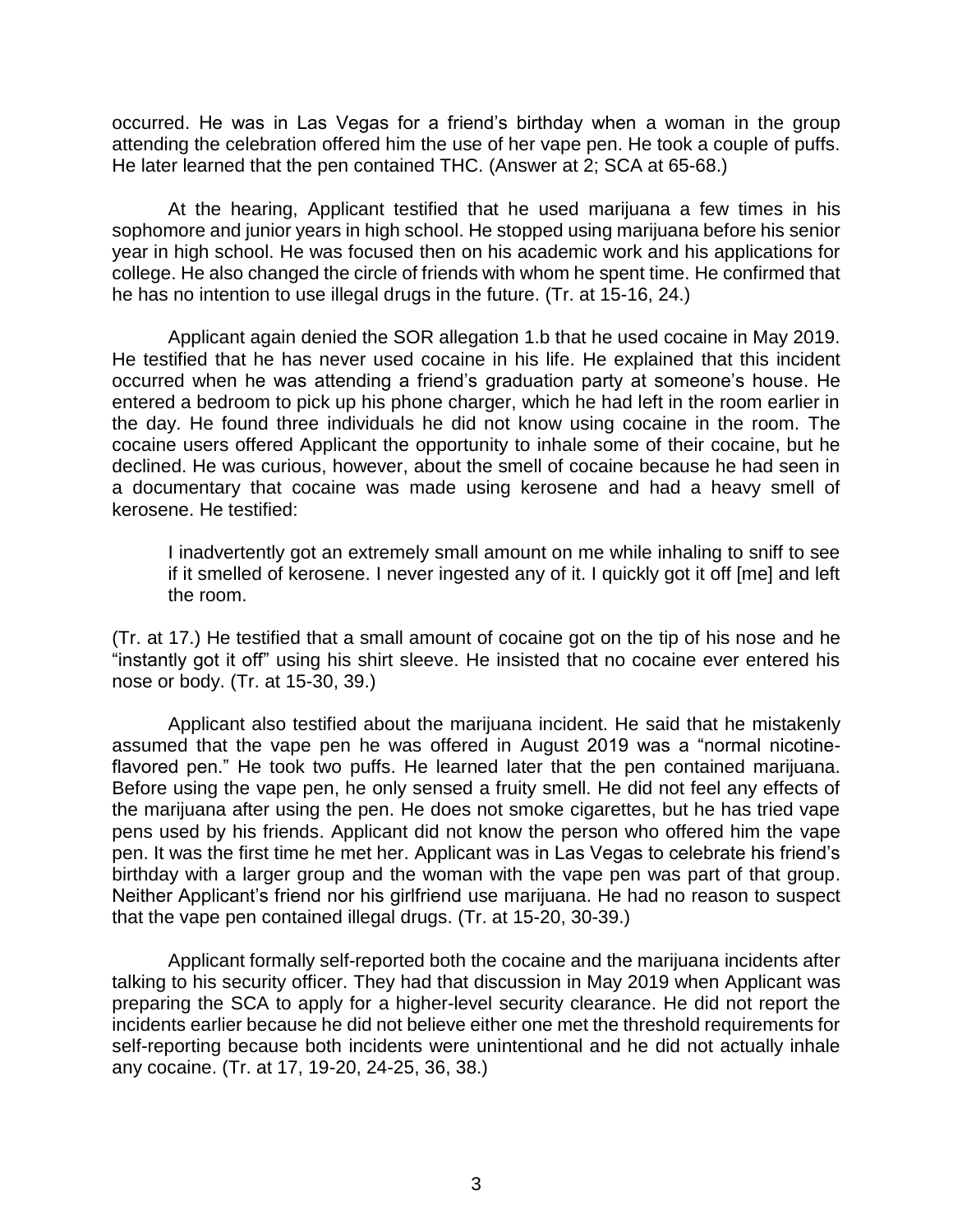Applicant testified that he lives a "very ethical and honest life." He is committed to fulfilling his responsibilities to remain eligible to hold a security clearance. I found Applicant's testimony generally to be credible. I further found Applicant's testimony credibly supported his accounts regarding the two 2019 drug incidents as well as his statement of his values. At the hearing, he impressed me as a young man with maturity and candor well beyond his years. (Tr. at 23.)

### **Mitigation**

 Applicant's whole-person evidence describes him as a person of character. During his college years, he volunteered to contribute his free time to a program called Great Minds in STEM. This program served middle school and high school students from lower income neighborhoods. The volunteers taught engineering principles and encouraged the students' interests in engineering and careers in engineering. He is also actively involved in his church. He provided five character reference letters from friends and co-workers who know him well. They all praise his intelligence, trustworthiness, honesty, and outstanding work ethic. One reference noted that he obtained scholarships and became the first in his family to earn a bachelor's degree. His work performance evaluations in the record also describe Applicant as a person who is passionate about his work and who has high ethical standards. (AE J; AE K; AE O; AE Q; AE R.)

 Applicant also submitted a signed statement of his intent to abstain from all drug involvement and substance misuse. His statement also contains an acknowledgment that any violation of his pledge not to use illegal drugs in the future would be grounds for the revocation of national security eligibility. (AE D.)

#### **Policies**

 "[N]o one has a 'right' to a security clearance." *Department of the Navy v. Egan*, 484 U.S. 518, 528 (1988). As Commander in Chief, the President has the authority to "control access to information bearing on national security and to determine whether an individual is sufficiently trustworthy to have access to such information." *Id.* at 527. The President has authorized the Secretary of Defense or his designee to grant applicants eligibility for access to classified information "only upon a finding that it is clearly consistent with the national interest to do so." Exec. Or. 10865 § 2.

 Eligibility for a security clearance is predicated upon the applicant meeting the criteria contained in the adjudicative guidelines. These guidelines are not inflexible rules applies these guidelines in conjunction with an evaluation of the whole person. An administrative judge's overarching adjudicative goal is a fair, impartial, and commonsense about the person, past and present, favorable and unfavorable. of law. Instead, recognizing the complexities of human behavior, an administrative judge decision. An administrative judge must consider all available and reliable information

 The Government reposes a high degree of trust and confidence in persons with access to classified information. This relationship transcends normal duty hours and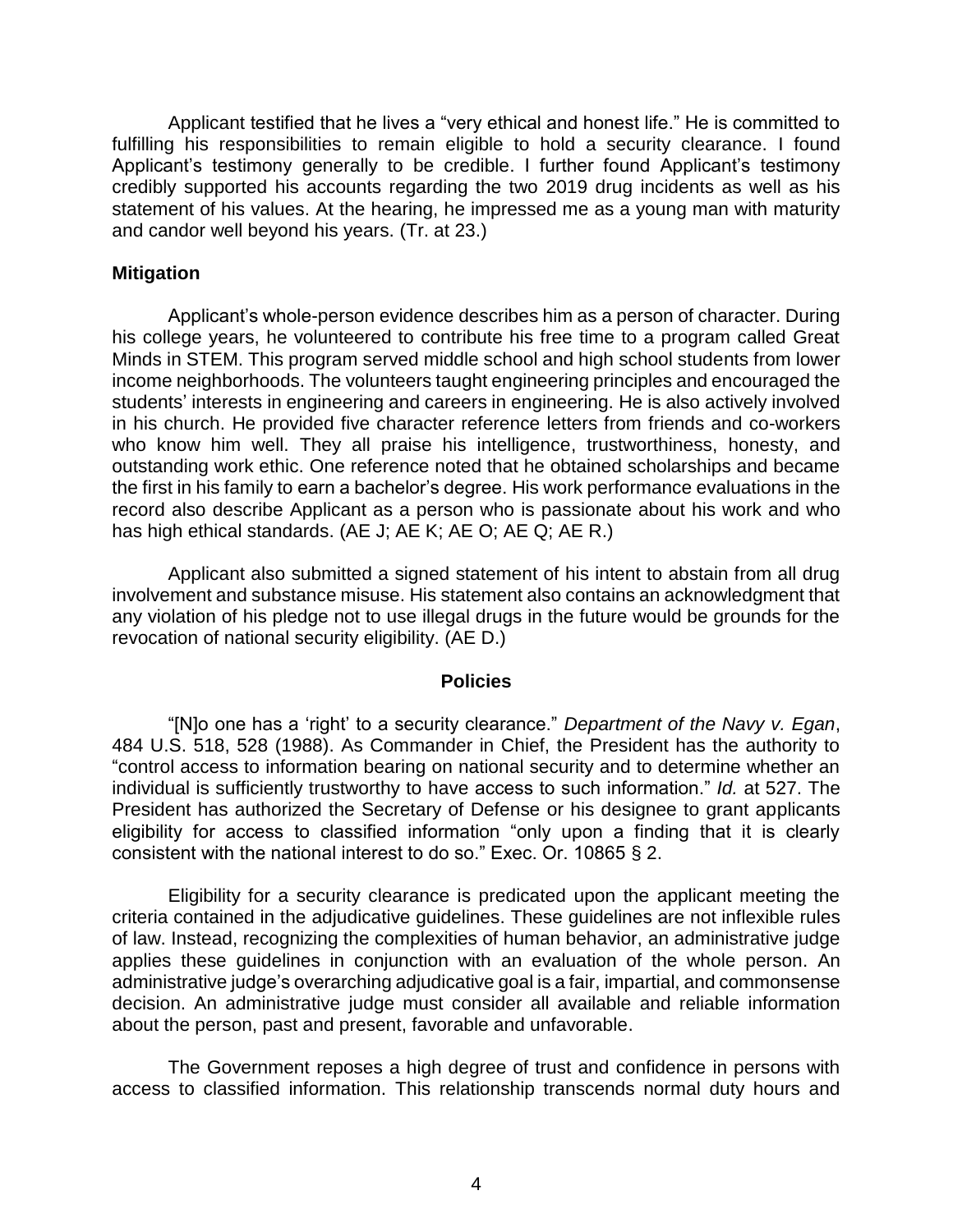endures throughout off-duty hours. Decisions include, by necessity, consideration of the possible risk that the applicant may deliberately or inadvertently fail to safeguard classified information. Such decisions entail a certain degree of legally permissible extrapolation about potential, rather than actual, risk of compromise of classified information.

 Adverse clearance determinations must be made "in terms of the national interest and shall in no sense be a determination as to the loyalty of the applicant concerned." Exec. Or. 10865 § 7. Thus, a decision to deny a security clearance is merely an indication the applicant has not met the strict guidelines the President and the Secretary of Defense have established for issuing a clearance.

 Initially, the Government must establish, by substantial evidence, conditions in the personal or professional history of the applicant that may disqualify the applicant from being eligible for access to classified information. The Government has the burden of establishing controverted facts alleged in the SOR. *See Egan*, 484 U.S. at 531. "Substantial evidence" is "more than a scintilla but less than a preponderance." *See v. Washington Metro. Area Transit Auth.*, 36 F.3d 375, 380 (4th Cir. 1994). The guidelines presume a nexus or rational connection between proven conduct under any of the criteria listed therein and an applicant's security suitability. *See* ISCR Case No. 15-01253 at 3 (App. Bd. Apr. 20, 2016).

Once the Government establishes a disqualifying condition by substantial evidence, the burden shifts to the applicant to rebut, explain, extenuate, or mitigate the facts. Directive ¶ E3.1.15. An applicant has the burden of proving a mitigating condition, and the burden of disproving it never shifts to the Government. *See* ISCR Case No. 02- 31154 at 5 (App. Bd. Sep. 22, 2005).

An applicant "has the ultimate burden of demonstrating that it is clearly consistent with the national interest to grant or continue his security clearance." ISCR Case No. 01- 20700 at 3 (App. Bd. Dec. 19, 2002). "[S]ecurity clearance determinations should err, if they must, on the side of denials." *Egan*, 484 U.S. at 531.

#### **Analysis**

## **Paragraph 1, Guideline H**

The security concern under this guideline is set out in AG ¶ 24 as follows:

The illegal use of controlled substances, to include the misuse of prescription and non-prescription drugs, and the use of other substances that cause physical or mental impairment or are used in a manner inconsistent with their intended purpose can raise questions about an individual's reliability and trustworthiness, both because such behavior may lead to physical or psychological impairment and because it raises questions about a person's ability or willingness to comply with laws, rules, and regulations. Controlled substance means any "controlled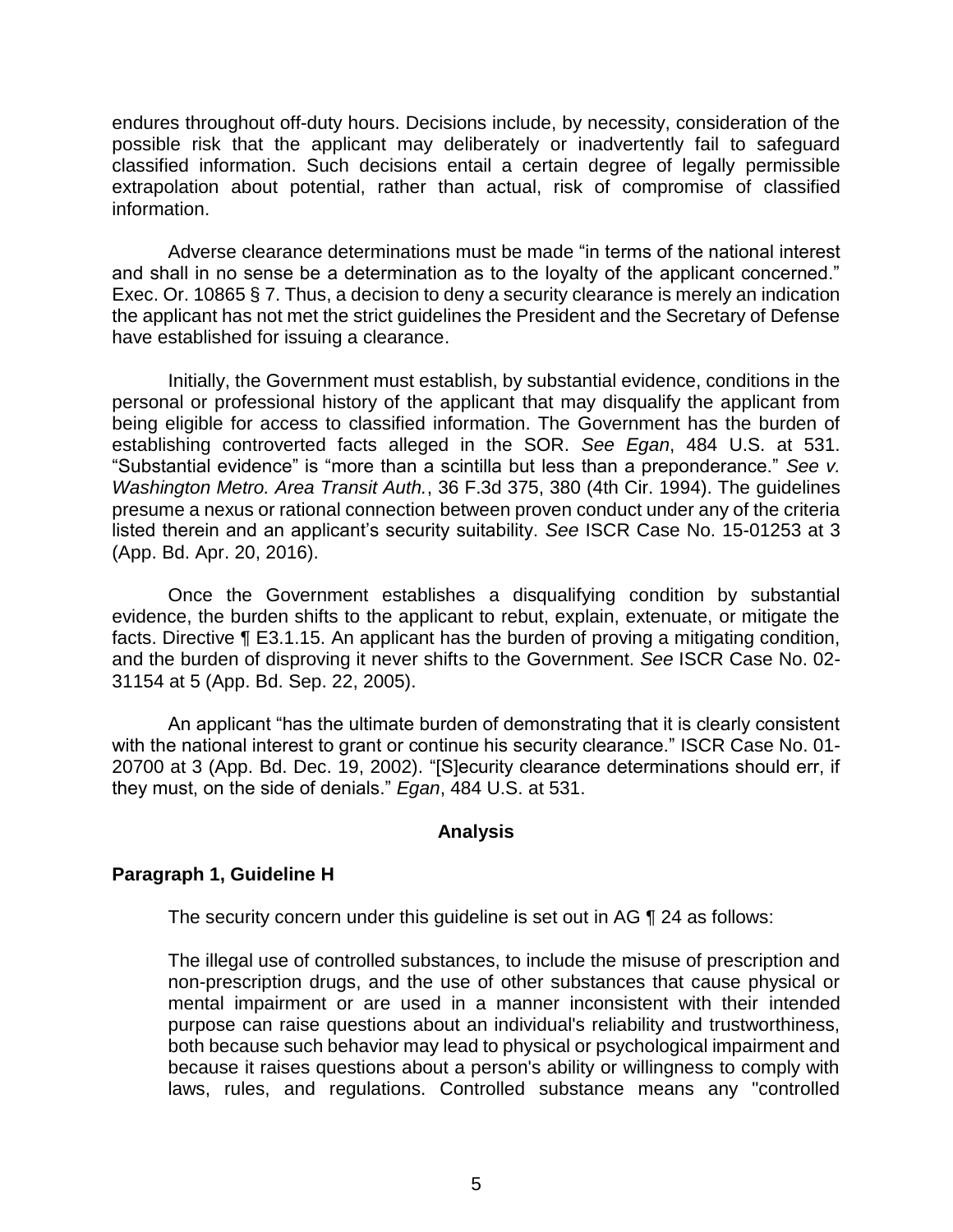substance" as defined in 21 U.S.C. 802. Substance misuse is the generic term adopted in this guideline to describe any of the behaviors listed above.

 The following potentially disqualifying conditions under AG ¶ 25 could apply to the facts of this case:

(a) any substance misuse (see above definition);

(c) illegal possession of a controlled substance, including cultivation, processing, manufacture, purchase, sale, or distribution; or possession of drug paraphernalia; and

(f) any illegal drug use while granted access to classified information or holding a sensitive position.

Applicant's admitted past involvement with illegal drugs establishes at least AG  $\P$  mitigating conditions have possible application to the facts in this case: 25(a). AG ¶ 26 sets forth four mitigating conditions under Guideline H. The following two

(a) the behavior happened so long ago, was so infrequent, or happened under such circumstances that it is unlikely to recur or does not cast doubt on the individual's current reliability, trustworthiness, or good judgment;

(b) the individual acknowledges his or her drug involvement and substance misuse, provides evidence of actions taken to overcome this problem, and has established a pattern of abstinence, including, but not limited to:

(1) disassociation from drug-using associates and contacts; and

(2) changing or avoiding the environment where drugs were used; and

(3) providing a signed statement of intent to abstain from all drug involvement and substance misuse, acknowledging that any future involvement or misuse is grounds for revocation of national security eligibility.

 AG ¶ 26(a) has been established. Applicant's use of marijuana in high school happened long ago and is unlikely to recur. His unintentional exposure to cocaine and marijuana after he had been granted a DoD security clearance occurred under such unique circumstances that it is unlikely that he would ever put himself in a position again where he might accidentally be exposed to illegal drugs. Both of the more recent incidents were the result of questionable judgments, as Applicant has readily admitted, but this behavior happened more than two years ago. Applicant expressed sincere regret for his actions and has learned from these experiences. His career as an engineer, which requires holding a security clearance, is very important to him. He has provided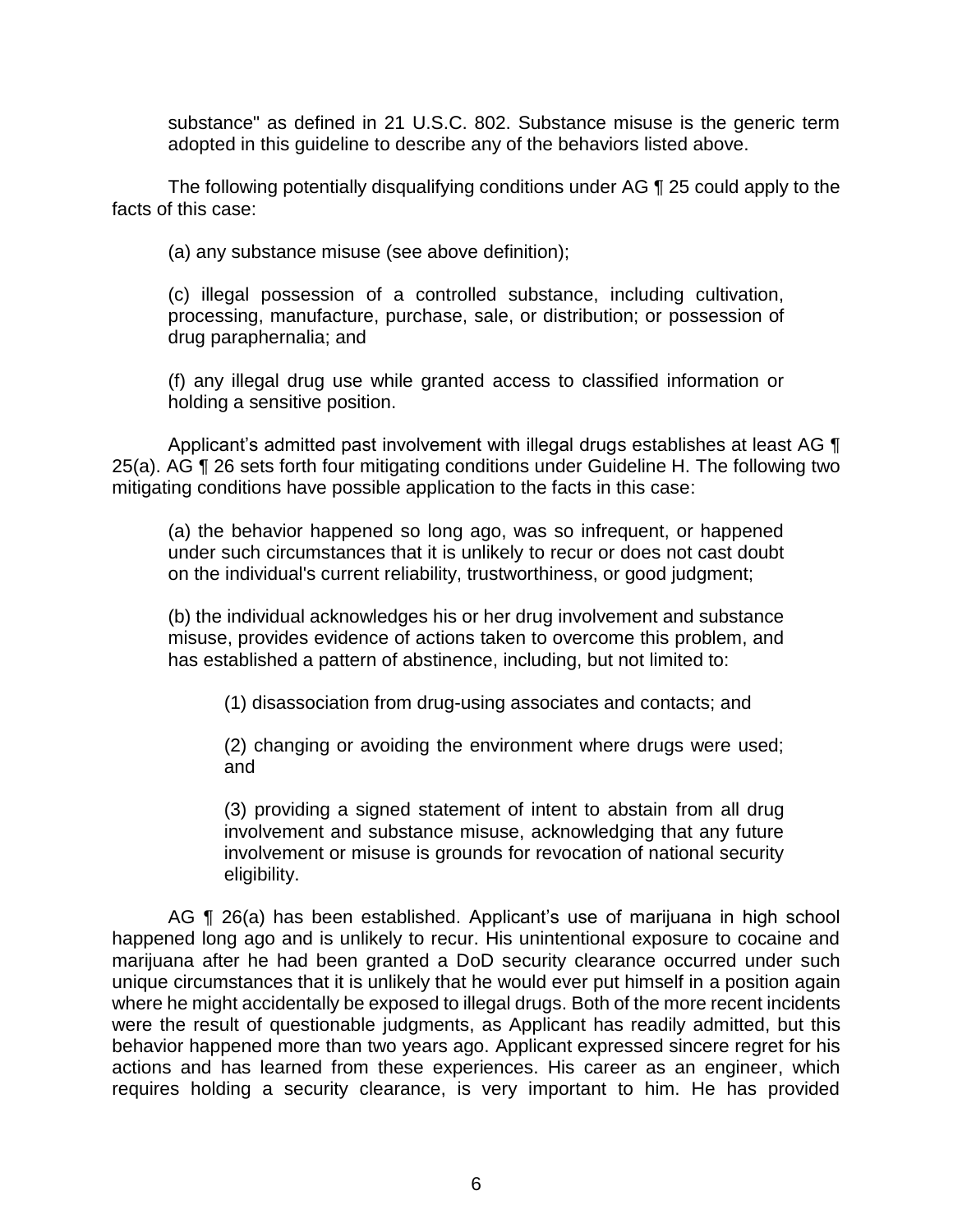convincing testimony that these past incidents will not be repeated. Significantly, he enhanced his credibility by reporting his recent experiences with illegal drugs to his security officer and formally submitting his disclosure in writing. Applicant's behavior does not cast doubt on his current reliability, trustworthiness, or good judgment.

 Applicant has also established mitigation under AG ¶ 26(b). He has been completely transparent about the two incidents of unintended exposure to illegal drugs in 2019. He has provided credible testimony that he will never put himself in the position again in which he unintentionally or intentionally exposes himself to illegal drugs. He no longer associates with his drug-using friends from high school. No similar instances have occurred in over two years. He has also provided a signed statement of his intent to abstain from all drug involvement and substance misuse.

## **Whole-Person Analysis**

Under AG  $\P$  2(c), the ultimate determination of whether to grant eligibility for a security clearance must be an overall commonsense judgment based upon careful consideration of the guidelines and the whole-person concept. In applying the whole- person concept, an administrative judge must evaluate an applicant's eligibility for a security clearance by considering the totality of the applicant's conduct and all relevant circumstances and applying the adjudicative factors in AG ¶ 2(d), specifically:

(1) the nature, extent, and seriousness of the conduct; (2) the circumstances surrounding the conduct, to include knowledgeable participation; (3) the frequency and recency of the conduct; (4) the individual's age and maturity at the time of the conduct; (5) the extent to which participation is voluntary; (6) the presence or absence of rehabilitation and other permanent behavioral changes; (7) the motivation for the conduct; (8) the potential for pressure, coercion, exploitation, or duress; and (9) the likelihood of continuation or recurrence.

 I have incorporated my comments under Guideline H in my whole-person analysis and applied the adjudicative factors in AG  $\P$  2(d). Overall, the record evidence as described above leaves me without questions or doubts as to Applicant's eligibility and suitability for a security clearance. After weighing the applicable disqualifying and mitigating conditions and evaluating all of the evidence in the context of the whole person, I conclude Applicant has mitigated the security concerns raised by his past drug involvement.

## **Formal Findings**

Paragraph 1, Guideline H: FOR APPLICANT

Subparagraphs 1.a through 1.c: For Applicant